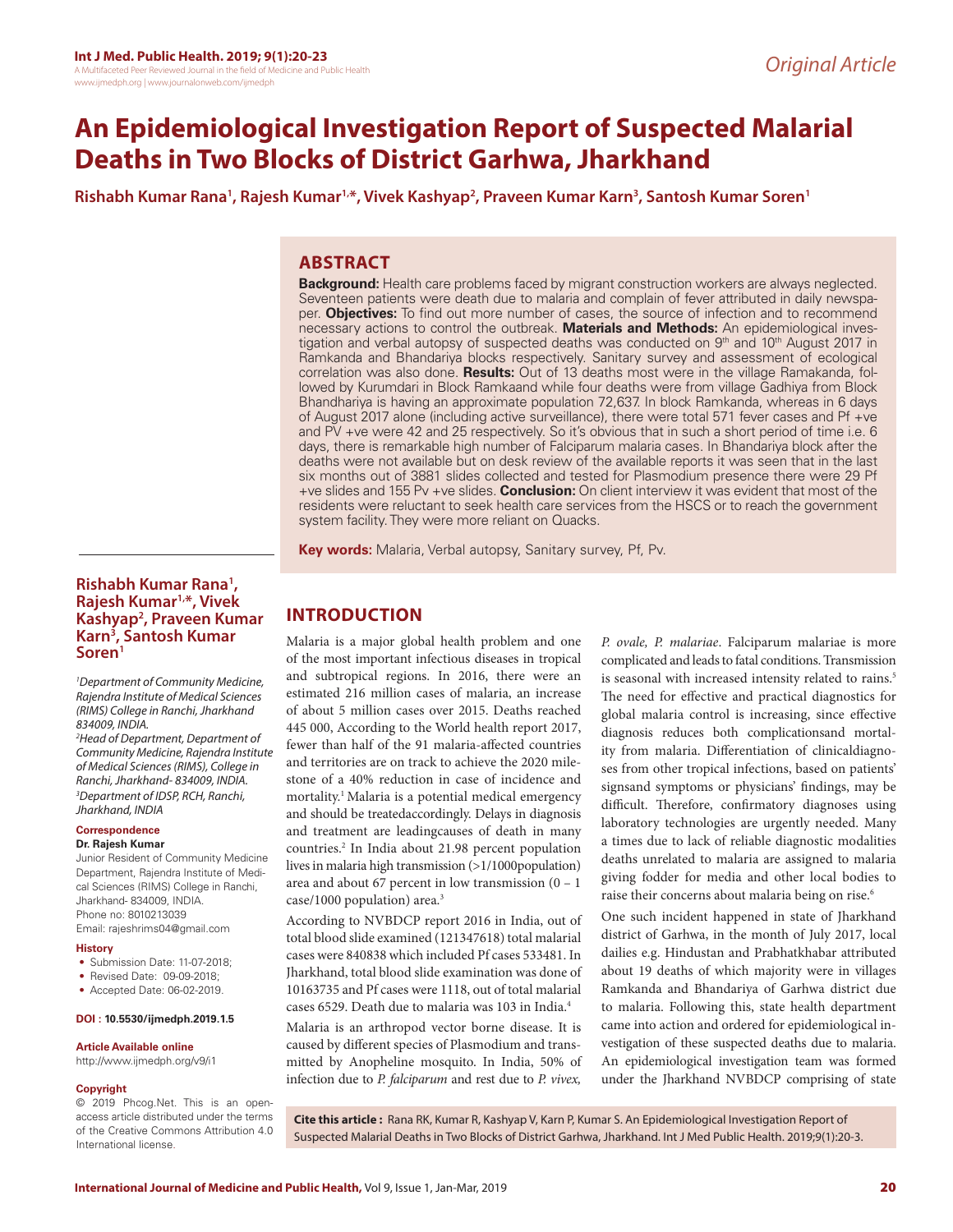consultant and public health experts from RIMS Ranchi to investigate the disease outbreak and suspected deaths.

### **MATERIAL AND METHODS**

### **Table Exercise**

Mobile communication with Civil Surgeon and NVDCP District Consultant was done prior to the visit. On day one of visit  $(09<sup>th</sup> August)$ , the team decided to move straight to the field prepared with all relevant epidemiological indices like past trend of Malaria in the Ramkanda block, ABER, API index etc. collected from relevant block officials and other personnel. Ramkanda block of Garhwa District comes under CHC Ranka and is an additional PHC, having 3 HSCs namely Ramkanda, Gobardaha and Udaipur. The estimated population of Ramkanda is 55000 with about 9000 households. On reaching PHC Ramkanda we found a camp running in the PHC and fever cases were investigated using RDTK.

After meeting with local PRI members, MPW workers, MOIC in Charge, Local Medical Officer and other members we went to the Tolas where deaths were reported.

Visit to Bhandariya Block was done on day two of the visit i.e. 10<sup>th</sup> of August where desk review of the important indicators was done with Medical Officer in Charge. After this we moved to the affected village Gadhiya. The affected village was about 20 kms from the CHC Bhandariya and nearest HSC was also at a distance of 10kms amidst dense forestation. Local SAHIYA helped us to reach one of the deceased house. There we also saw the camp being organized with collection of slides for Fever cases.

An epidemiological investigation and verbal autopsy of suspected deathswas conducted on 9<sup>th</sup> and 10<sup>th</sup> August 2017 in Ramkanda and Bhandariya blocks respectively.

#### **The steps taken during the epidemiological investigation were**

1. Identify investigation team and resources 2. Establish existence of an outbreak 3. Verify the diagnosis 4. Construct case definition 5. Find cases systematically and develop line listing 6. Perform descriptive epidemiology/develop hypotheses 7. Evaluate hypotheses/perform additional studies as necessary 8. Implement control measures 9. Communicate findings 10. Maintain surveillance.

Verbal autopsy was done to know the cause of deaths in the area from the family members of deceased ones or treating physician or health workers in the community.

Key-interviews of community leaders, local media and frontline health workers regarding malaria or related diseases which may have been the cause of deaths.

### **RESULTS**

Out of 13 deaths most were in the village Ramakanda, followed by Kurumdari in Block Ranka and while four deaths were from village Gadhiya from Block Bhandhariya. Block Bhandhariya is having an approximate population 72,637. All affected villages were more than 40 kms. approx. from District Headquarters. All the affected villages are primarily inhabited by primitive tribal groups and underprivileged communities. The inhabitants were largely uneducated and lacked awareness about the diseases and their genesis. The area is having dense vegetations and water bodies in the form of ponds and shallow wells which serve as potential sources of breeding sites for mosquitoes. Team was also able to find active source of breeding in the *NADIYA*, Open Pots and pooled water in open man-made drains, etc. In the village of Gadhiya which is about 15 kms from the CHC Bhandhariya and is in between dense jungle, the inhabitants don't want to go far for health treatment, being more dependent on the Sahiya and local quacks. They

primarily depend on local aid for cutting on out of pocket expenses incurred during travelling to their health facilities. During the verbal autopsy one name earlier listed as female was changed to male. In most cases, inappropriate management of disease like Snake Bite, Malnutrition, Pain Abdomen etc have resulted in mortalities. (Table 1) The frontline line health workers of the affected villages " SAHIYA" were given training for IRS(Indoor Residual Spray) and were instructed to perform the IRS activity but during monitoring by the team it was found that the houseswere not having line listing on the walls, interiors were not having visible signs of IRS in the village of Ramkanda. While same activity done in the village of Gadhiya was found as per norms.

Also, of note is the fact that though investigation of fever cases using RDTs were done in Ramkanda but no slides were being made. The active surveillance in the area of maximum death Ramkanda village depicts the following situation.

| Details of the Slides collected and their results. |              |                                               |                |                |  |  |  |  |  |  |  |
|----------------------------------------------------|--------------|-----------------------------------------------|----------------|----------------|--|--|--|--|--|--|--|
| S.no                                               | <b>Dates</b> | No. of patients fulfilling<br>case definition | $PF + ve$      | $PV + ve$      |  |  |  |  |  |  |  |
| 1.                                                 | 02/08/17     | 26                                            | 0 <sub>1</sub> | 02             |  |  |  |  |  |  |  |
| $\overline{2}$ .                                   | 03/08/17     | 51                                            | 0.5            | 0 <sup>0</sup> |  |  |  |  |  |  |  |
| 3.                                                 | 04/08/17     | 10                                            | 0 <sup>0</sup> | 02             |  |  |  |  |  |  |  |
| 4.                                                 | 05/08/17     | 57                                            | 10             | 0.5            |  |  |  |  |  |  |  |
| 5.                                                 | 06/08/17     | 167                                           | 13             | 02             |  |  |  |  |  |  |  |
| 6.                                                 | 07/08/17     | 260                                           | 13             | 14             |  |  |  |  |  |  |  |
| Total                                              |              | 571                                           | 42             | 25             |  |  |  |  |  |  |  |

### **Case definition for Rapid Diagnostic Kit**

Any person having fever in the last 15 months or the family members where death has occurred.

Note PF: *Plasmodium falciparum*, PV: *Plasmodium vivax*.

Tests were done using Rapid Diagnostic Kit (RDK).

On analyzing the data of CHC Ranka, it was found that out of total fever cases (8893) during Jan-June 2017, **Pf +ve** and **Pv +ve** were **39** and **472** respectively. Whereas in 6 days of August 2017 alone (including active surveillance), there were total 571 fever cases and **Pf +ve** and **PV +ve**  were **42** and **25** respectively. So, it's obvious that in such a short period of time i.e. 6 days, there is remarkable high number of Falciparum malaria cases as evident in the above table.

The data of slides result conducted in Bhandariya after the deaths were not available but on desk review of the available reports it was seen that in the last six months out of 3881 slides collected and tested for Plasmodium presence there were 29 Pf +ve slides and 155 Pv +ve slides.

The verbal autopsy of the suspected deaths due to malaria of Ranka and Bhandhariya block:

### **DISCUSSION**

A report of outbreak investigation by Dr. Ragini and et.al, investigate 3 block of Gaya district Tekari, Town block and Paraiya block. Highest slide positive rate was in Tekariblock (79.76%) And also slide falciparum index (8.13%) and slide vivax rate (69.9%) was highest in Tekari block. Case of falciparum malaria were 10.20%, 3.97% and 1.28% in block Tekari, Town and Pariaya respectively.7

Outbreak investigation by Dr. Dewesh Kumar in two district of Jharkhand (west Singhbhum and Garhwa), 338 case out of 1002 patient were positive for *Plasmodium falciparum* positive (Pf +ve) and 12 patients were *Plasmodium vivax* positive (Pv +ve), in the affected areas of Khuntpani block of west Singhbhum. In Dhurki block of Garhwa district, 65 cases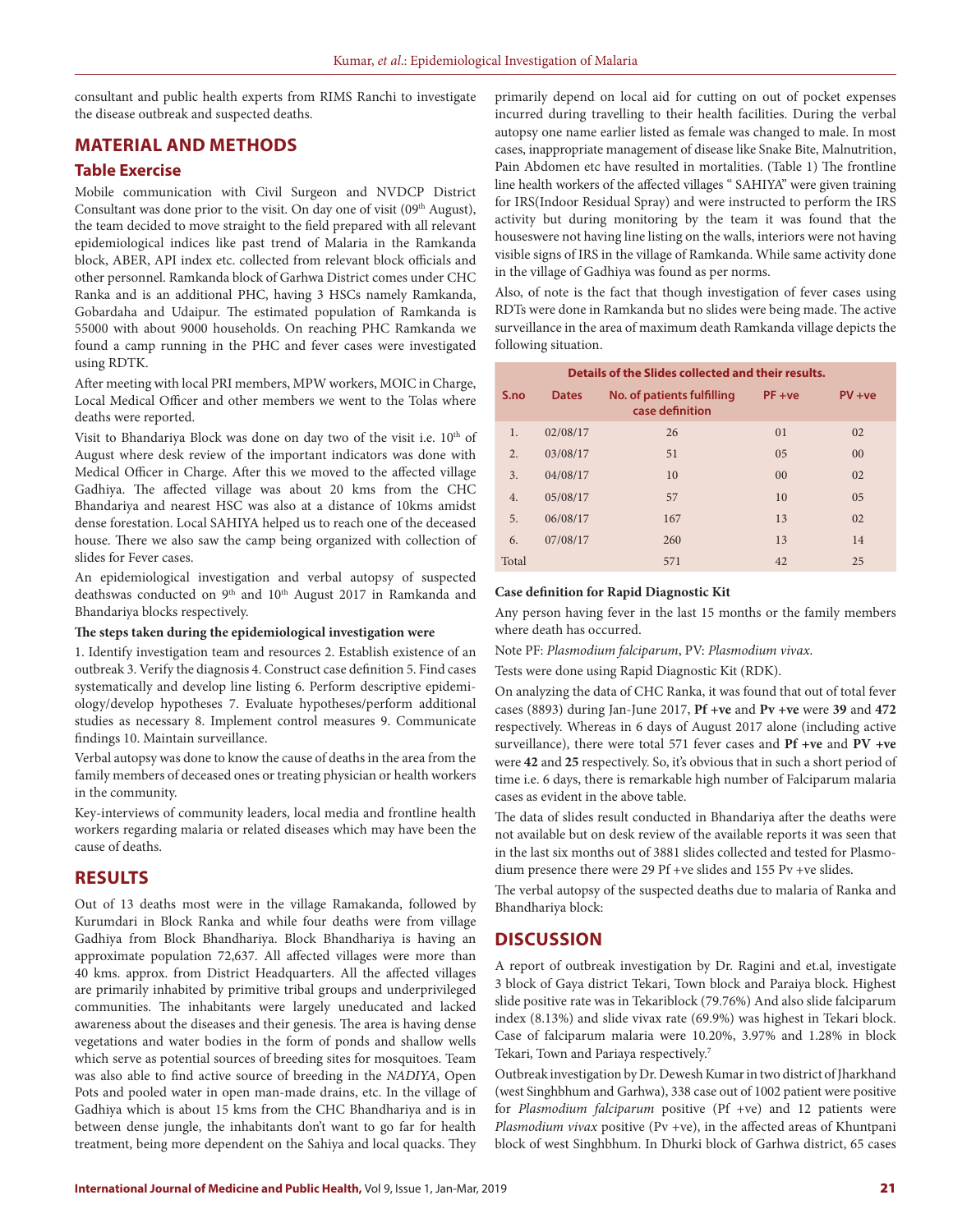|                                                                       | Remarks<br>where treated<br>Name of<br><b>Hospital</b><br>RDT<br>Fever | treatment under Quack Practitioner<br>$\overline{\mathbf{n}}$<br>ye s | treatment under Quack Practitioner<br>$\overline{\mathbf{n}}$<br>$\overline{M}$ | treatment under Quack Practitioner and<br>Plasmodium antigen raport positive by<br>lab on date 29/7/2017<br>Medal<br>$\overline{\mathbf{n}}$<br>$\rm \stackrel{\circ}{\rm \stackrel{\circ}{\rm \scriptscriptstyle M}}$ | treatment under Quack Practitioner<br>$\overline{\mathbf{n}}$<br>yes | Death certificate From Tumbagarh on date<br>Plasmodium antigen raport positive and<br>STFOH positive by Medallabon date<br>25/7/2017,<br>@(/7/2017<br>Sadar hospital,<br>Daltonganj<br>$\overline{\text{no}}$<br>yes | treatment under Quack Practitioner<br>$\overline{\mathbf{n}}$<br>yes | treatment under Quack Practitioner<br>no<br>yes | De a that Home<br>$\overline{\mathbf{n}}$<br>$\rm \stackrel{\circ}{\rm \stackrel{\circ}{\rm \scriptscriptstyle M}}$ | De a that Home<br>no<br>$\rm _{Xo}$ | treatment under Quack Practitioner<br>$\overline{\mathbf{n}}$<br>yes | treatment under Quack Practitioner<br>$\rm ^{10}$<br>yes | treatment under Quack Practitioner<br>$\overline{\mathbf{n}}$<br>yes | treatment under Quack Practitioner<br>$\overline{\mathbf{n}}$<br>yes | De a that Home<br>$\overline{a}$<br>$\rm _{Xo}$ | treatment under quack practitioner<br>$\overline{z}$<br>$\overline{\mathsf{z}}$ | snake Bite  | treatment under quack practitioner<br>$\overline{\mathbf{n}}$<br>ye s |
|-----------------------------------------------------------------------|------------------------------------------------------------------------|-----------------------------------------------------------------------|---------------------------------------------------------------------------------|------------------------------------------------------------------------------------------------------------------------------------------------------------------------------------------------------------------------|----------------------------------------------------------------------|----------------------------------------------------------------------------------------------------------------------------------------------------------------------------------------------------------------------|----------------------------------------------------------------------|-------------------------------------------------|---------------------------------------------------------------------------------------------------------------------|-------------------------------------|----------------------------------------------------------------------|----------------------------------------------------------|----------------------------------------------------------------------|----------------------------------------------------------------------|-------------------------------------------------|---------------------------------------------------------------------------------|-------------|-----------------------------------------------------------------------|
|                                                                       | Complain                                                               | Abdomen pain, Fever, Yellowish eye                                    | pain, Vomiting, Yellowish eye<br>Abdomen                                        | Weakness, Abdomen pain, low blood                                                                                                                                                                                      | Abdomen pain, Fever, weakness                                        | fever, weakness, Headache                                                                                                                                                                                            | Fever, Weakness                                                      | Bodyache, Cough and Cold                        | sudden pain in Chest                                                                                                | sudden pain in Chest                | Fever, Bodyache, cough and cold                                      | Abdomen pain, Fever, Yellowish eye, cough and            | Abdomen pain, Fever, Yellowish eye, cough and                        | Fever, Vomiting, yellowish eye, weakness,                            | pain, Vomiting, Yellowish<br>Abdomen            | weakness, cough and cold, diabe tes                                             |             | fever, cough and cold, Breathlessness                                 |
|                                                                       | Village                                                                | Ramkanda                                                              | Ramkanda                                                                        | Ramkanda                                                                                                                                                                                                               | Ramkanda                                                             | Ramkanda                                                                                                                                                                                                             | Ramkanda                                                             | Ramkanda                                        | Ramkanda                                                                                                            | Belwadamar                          | Mangrahi                                                             | Kurumdari                                                | Kurumdari                                                            | Bandu                                                                | hiya<br>Gadl                                    | Gadhiya                                                                         | hiya<br>Gad | hiya<br>Gad                                                           |
| Table 1: Line Listing of Patients along with details of the diseases. | <b>SSC</b>                                                             | Ramkanda                                                              | Ramkanda                                                                        | Ramkanda                                                                                                                                                                                                               | Ramkanda                                                             | Ramkanda                                                                                                                                                                                                             | Ramkanda                                                             | Ramkanda                                        | Ramkanda                                                                                                            | Gobardaha                           | Gobardaha                                                            | Udaipur                                                  | Udaipur                                                              | Bandu                                                                | Madgarhi                                        | Madgarhi                                                                        | Madgarhi    | Madgarhi                                                              |
|                                                                       | <b>HC</b>                                                              | Ranka                                                                 | Ranka                                                                           | Ranka                                                                                                                                                                                                                  | Ranka                                                                | Ranka                                                                                                                                                                                                                | Ranka                                                                | Ranka                                           | Ranka                                                                                                               | Ranka                               | Ranka                                                                | Ranka                                                    | Ranka                                                                | Ranka                                                                | Bhandariya                                      | Bhandariya                                                                      | Bhandariya  | Bhandariya                                                            |
|                                                                       | Gender                                                                 | $\geq$                                                                | $\frac{1}{2}$                                                                   | $\mathbb{N}$                                                                                                                                                                                                           | $\geq$                                                               | $\mathbb{L}$                                                                                                                                                                                                         | $\mathbb{L}$                                                         | $\mathbb{L}$                                    | $\mathbb{N}$                                                                                                        | $\geq$                              | $\geq$                                                               | $\geq$                                                   | $\mathbb N$                                                          | $\mathbb H$                                                          | $\geq$                                          | $\geq$                                                                          | $\geq$      | $\mathbb{L}$                                                          |
|                                                                       | Age<br>(year)                                                          | 60                                                                    | 46                                                                              | 46                                                                                                                                                                                                                     | $\circ$                                                              | 68                                                                                                                                                                                                                   | 60                                                                   | $\overline{\phantom{0}}$                        | $60\,$                                                                                                              | 62                                  | $\circ$                                                              | $\circ$                                                  | $\overline{5}$                                                       | 22                                                                   | 55                                              | 14                                                                              | 13          | $10\ \mathrm{mnth}$                                                   |
|                                                                       | Sl. No.                                                                | $\overline{\phantom{a}}$                                              | $\mathbb{Z}$                                                                    | $\mathfrak{S}$                                                                                                                                                                                                         | 4                                                                    | $\sqrt{2}$                                                                                                                                                                                                           | $\circ$                                                              | $\mathord{\hspace{1pt}\text{--}\hspace{1pt}}$   | $\infty$                                                                                                            | $\circ$                             | $10\,$                                                               | $\Box$                                                   | 12                                                                   | 13                                                                   | 14                                              | 15                                                                              | 16          | $17\,$                                                                |